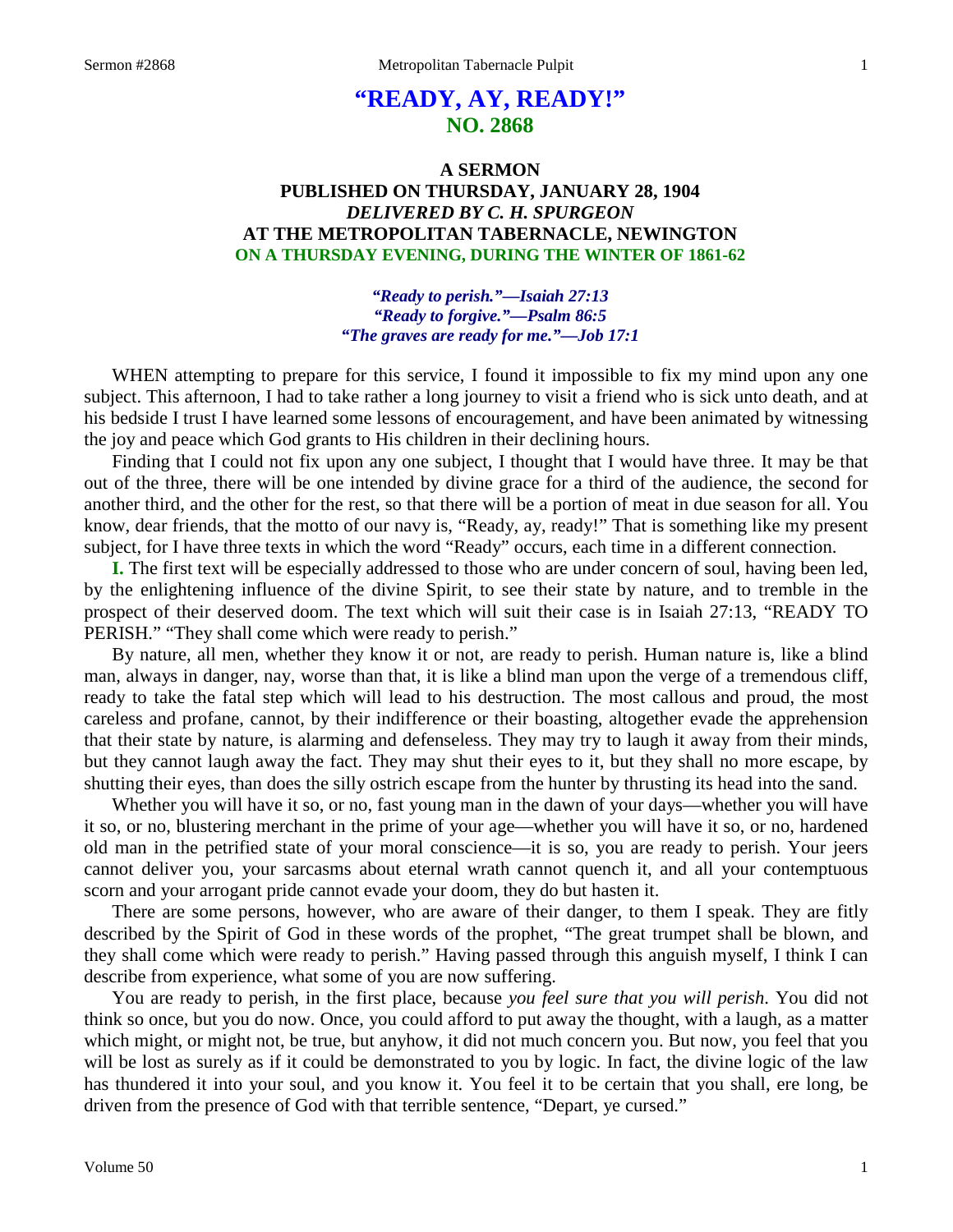If any unbeliever should tell you that there is no wrath to come, you would reply, "There is, for I feel it is due me. My conscience tells me that I am condemned already, and ere long I am quite certain to drink of the wormwood and the gall of the wrath of God." You have signed your own death-warrant, you have put on the black cap, and condemned yourself, or rather, you have pleaded guilty before your Judge, you have said, "Guilty, my Lord," and now you think you see before your eye the scaffold and yourself ready to be executed.

You feel it to be so sure that you even anticipate the judgment day, you dreamed of it the other night, and you thought you heard the trumpet of the archangel opening all the graves, and wakening all the dead. You have already, in imagination, stood before the bar of God, you feel your sentence to be so certain that conscience has read it over in your hearing, and anticipated its terrors.

You are among those who are ready to perish, so permit me to say that I am glad you have come here, for this is the very spot where God delights to display His pardoning grace. He is ready to save those who are thus ready to perish. Those who write themselves down as lost are the special objects of our Savior's mission of mercy, for "the Son of man is come to seek and to save that which was lost."

You are ready to perish in another sense, for *you feel as if your perishing was very near*. You are like the dying man who gasps for breath, and thinks that each gasp must be his last, his pulse is feeble, his tongue is dry with feverish heat, the clammy sweat is on his brow. The valley of the shadow of death casts its gloomy shade on his pale cheeks, and he feels that he must soon die.

Is it not thus that some of you feel just now? You feel that you are coming near to the wrath of God. I have known the day when, as I lay down to rest, I dreaded the thought that, perhaps, I should never awake in this world, or at mid-day, I have walked in the fields, and wondered that the earth did not open, and swallow me up. A terrible noise was in my ears, my soul was tossed to and fro, I longed to find a refuge, but there seemed to be none, while ever ringing in my ears were the words, "The wrath to come!" "The wrath to come!" "The wrath to come!"

Oh, how vividly is the wrath to come pictured before the eyes of the awakened sinner! He does not look upon it as a thing that is to come in ten, twelve, or twenty years, but as a thing that may be before long, yea, even today. He looks upon himself as ready to perish because his final overthrow appears to be so close.

I am glad if any of you are in this plight, for God does not thus alarm men unless He has purposes of mercy concerning them, and designs for their good. He has made you fear you are perishing that you may have no perishing to fear. He has brought it home to you in this life that He may remove it forever from you in the life that is to come. He has made you tremble now that you may not tremble then. He has put before you these dreadful things that, as with a fiery finger, they may point you to Christ, the only refuge, and as with a thundering voice, they may cry to you, as the angels cried to Lot, "Escape for thy life; look not behind thee, neither stay thou in all the plain, escape to the mountain, lest you be consumed."

It may be that I am also addressing some, who not only realize the sureness and the nearness of their destruction, but *they have begun to feel it*. "Begun to feel it," asks someone; "is that possible?" Yes, that it is, when day and night God's hand is heavy upon us, and our moisture is turned into the drought of summer, we begin to know something of what a sinner feels when justice and the law are let loose upon him.

Did you ever read John Bunyan's "Grace Abounding to the Chief of Sinners"? There was a man who had, even here, foretastes of the miseries of the lost, and there are some of us who can, even now, hardly look back to the time of our conviction without a shudder. I hope there is not a creature alive that has had deeper convictions than I had, or five years of more intolerable agony than those which crushed the very life out of my youthful spirit.

But this I can say, that terror of conscience, that alarm about the wrath of God, that intense hatred of past sin, and yet consciousness of my inability to avoid it in the future were such combinations of thought that I can only describe them in George Herbert's words—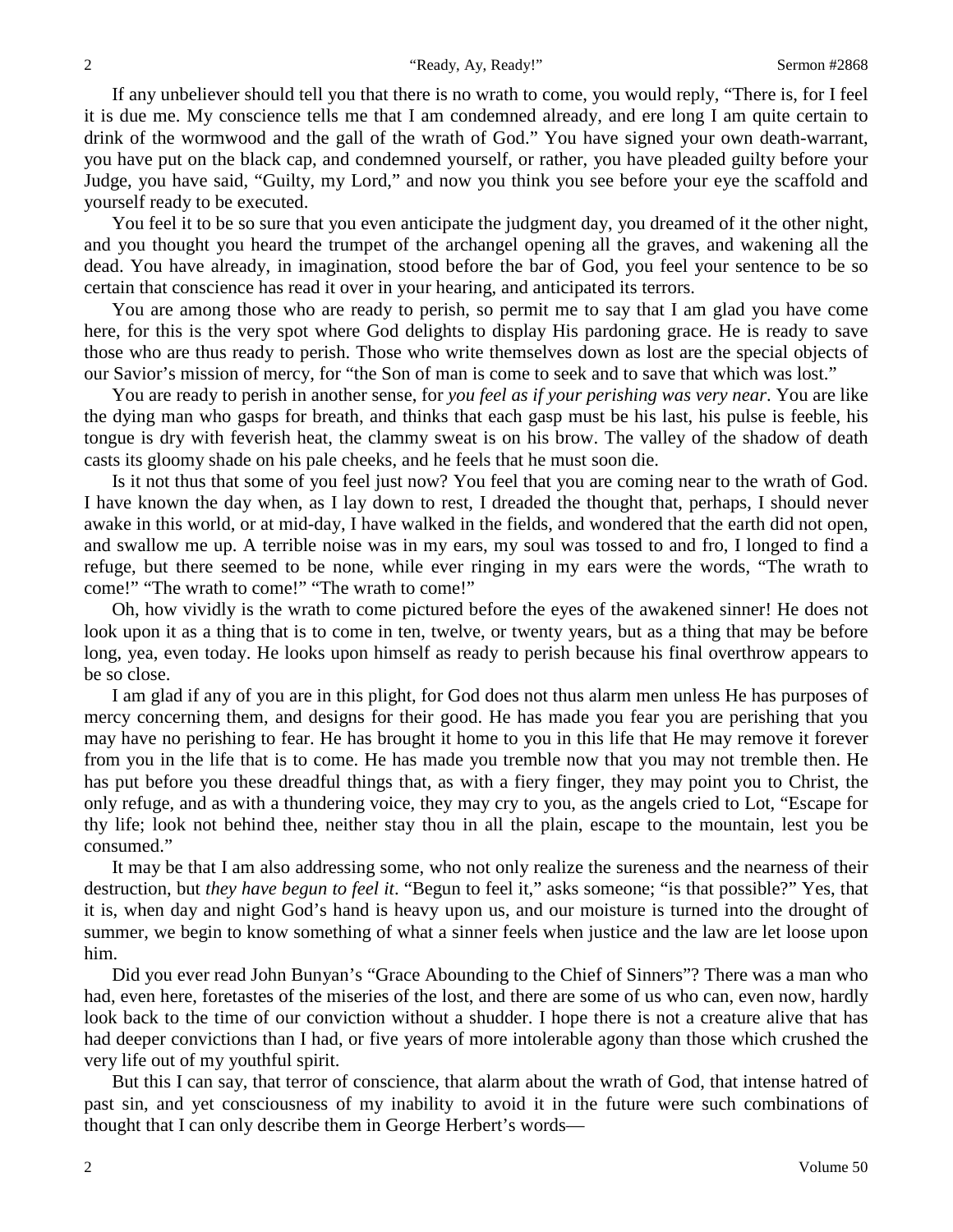#### *"My thoughts are all a case of knives Breaking my poor heart."*

Oh, the tortures of the man who feels his guilt, but does not know the remedy for it! To look leprosy in the face, but not to know that it may be healed! To walk the lazar-house, and hear that there is no physician there! To see the flame, but not to know that it can be quenched! To be in the dungeon, but never to know the rescue and deliverance!

O ye that are ready to perish, I sympathize with you in your present sufferings, but I do not lament them! This is the way in which God begins with those whom He intends to bless—not to the same degree in all, but yet after the same kind. He destroys our confidence in our own works, and then gives us confidence in Christ's work.

You know how Bunyan describes Christian as being much tumbled up and down in his mind, and when his wife and children came round about him, he could only tell them that the city in which they lived was to be destroyed, and though his easy-going neighbors told him not to believe it, and not to make such a fuss about it, the truth had come home to him with too much power to be put away. Atheist might say it was all a lie, and Pliable might give slight heed to it, and pretend to believe it for a season, but Christian knew it to be true, so he ran to the wicket gate, and the cross, that he might escape from the wrath to come.

To the careless, these words, "Ready to perish," should sound an alarm. May God the Holy Spirit, while I preach upon the second text, enable me to blow the great trumpet of the jubilee! May the gladsome sound reach the heart of him that is ready to perish! May he know that divine mercy brought him here that he might find a God ready to pardon!

**II.** My second text is in Psalm 86:5, "READY TO FORGIVE."

Does not that ring like a silver bell? The other was a doleful note, like that of St. Sepulcher's bell when it tolls the knell of a criminal about to be executed, "Ready to perish." But this rings like a marriage peal, "Ready to forgive. Ready to forgive." What does it mean when it says that God is ready to forgive?

"Ready" means, as you all know, *prepared*. A man is not ready to go by railway until his trunk is packed, and he is about to start. A man cannot be said to be ready to emigrate till he has the means to pay his passage, and the different things needed for his transit, and for his settling down when he gets to his destination. No road is ready till it is cleared, nothing is ready in fact, till it is prepared.

Sinner, God is ready to forgive, that is, everything is prepared by which you may be forgiven. The road used to be blocked up, but Jesus Christ has, with His cross, tunneled every mountain, filled every valley, and bridged every chasm, so that the way of pardon is now fully prepared. There is no need for God to say, "I would pardon this sinner, but how shall My justice be honored?"

Sinner, God's justice has been satisfied, the sin of all who believe, or who ever will believe, was laid upon Christ when He died upon the tree. If you believes in Him, your sin was punished upon Him, and it was forever put away by the great atonement which He offered, so that now, the righteous God can come out of the ivory palace of His mercy, stretch out His hands of love, and say, "Sinner, I am reconciled to thee, be thou reconciled to me."

> *"Sprinkled now with blood the throne, Why beneath your burdens groan? All the wrath on Him was laid, Justice owns the ransom paid."*

In the case of the ancient Israelites, it was necessary that the sacrifice should be slain, and be burned upon the altar. So, the Divine Victim has been slain upon Calvary. Once for all, the sacrifice for sin has been offered by Jesus, accepted by the Father, and witnessed by the Holy Spirit. God is ready—that is to say, He is prepared—to forgive all who will believe in Jesus Christ.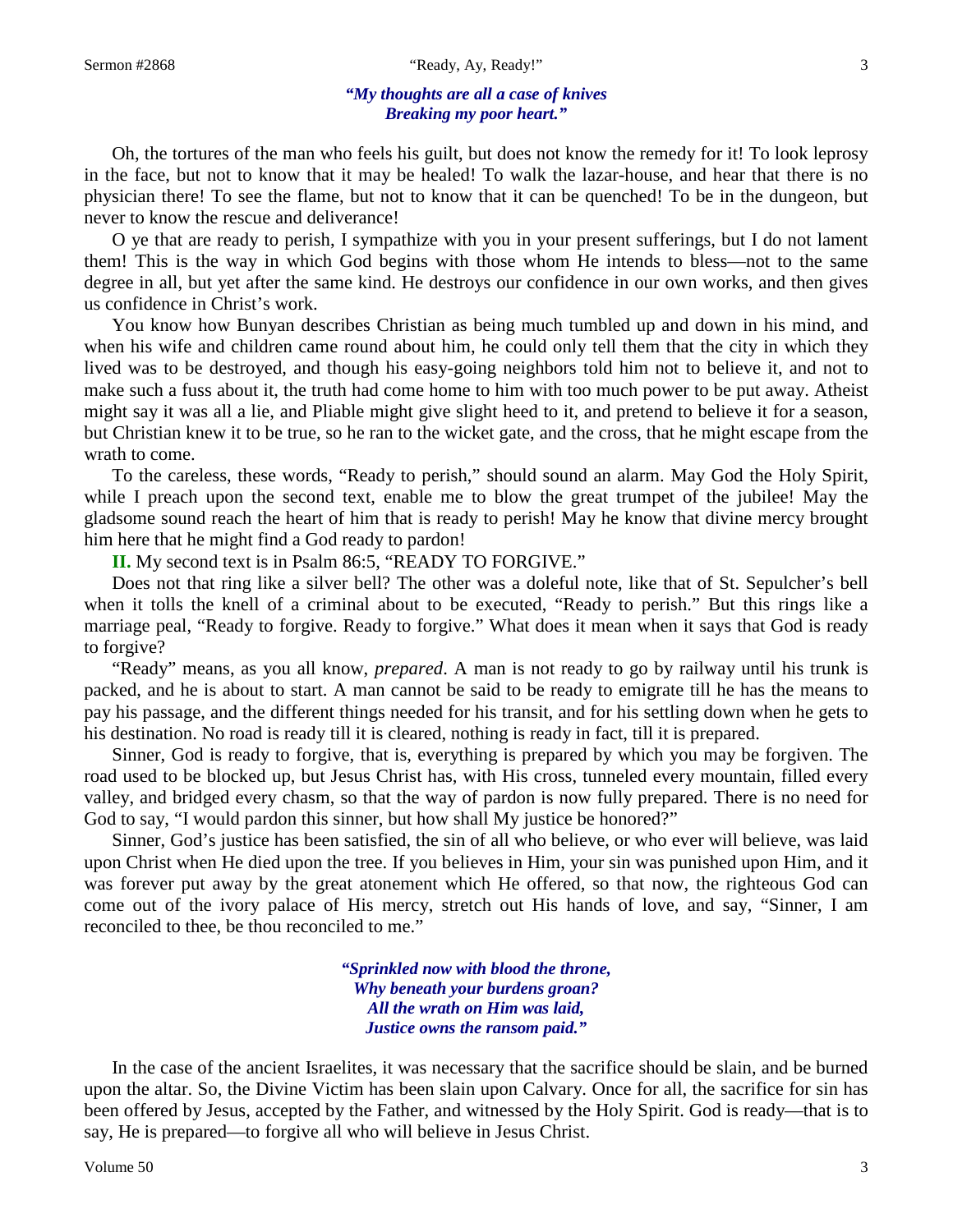You think that much preparation is needed on your part, but you are greatly mistaken. All things are ready, the oxen and the fatlings are killed, the feast is spread, the servants are sent with the invitations to the banquet, all you have to do, poor penitent, is to come and sit down, and eat with thankfulness to the great Giver of the feast. The bath is filled, O black sinner, so come and wash! The garment is woven from the top throughout, O ye naked, so come and put it on! The price is paid, O ye ransomed ones, so take your blood bought liberty! All is done. "It is finished," rings from Calvary's summit, God is ready to forgive.

But the word "ready" means something more than prepared, we sometimes use the term to indicate that *a thing can be easily done*. We ask, "Can you do such and such a thing?" "Oh, yes!" you reply, "readily." Or perhaps we remind you of a promise you have given, and ask if you can carry it out, and you say, "Oh, yes! I am quite ready to fulfill my engagement."

Sinner, it is an easy thing for God to forgive you. "Indeed," say you, "but you don't know where I was last night." No, and I don't want to know, but it is easy for God to pardon anybody who is not in hell. But you ask, "How can He do it? He speaks, and it is done. He has but to say to you, "Thy sins, which are many, are all forgiven," and it is done. Pardon is an instantaneous work, justification is rapid as a lightning flash. You may be black one moment, and as white as alabaster the next, guilty absolved, condemned—acquitted, lost—found, dead—made alive. It takes the Lord no time to do this, He does it easily.

O brethren, if He could make a world with a word, if He could say, "Let there be light," and there was light—surely, now that Christ has offered up Himself as a bleeding sacrifice for sin, God has but to speak, and the pardon is given! As soon as He says, "I will; be thou clean," the most leprous sinner is perfectly cleansed.

O sinner, will you not offer the prayer, "Save, Lord, or I perish?" Will you not ask the Lord to forgive you? Since He can so readily forgive, will you not cry, "Jesus, save me, or I die"? Stretch forth your hand, poor trembling woman up yonder, and touch the hem of His garment, and you shall be made whole, for He is ready to forgive, that is, He can do it with ease.

Again, the word "ready" frequently means *promptly* or *quickly*. In this sense also, God is ready to forgive. I know that some of you imagine that you must endure months of sorrow before you can be forgiven. There is no necessity that you should wait even another hour for this great blessing. After what I have been saying concerning the experience through which others have passed, some of you may fancy that you must be for four or five years floundering about in the Slough of Despond, but there is no need for you to do that. The plan of salvation is this, "Believe on the Lord Jesus Christ, and thou shalt be saved."

Let me give you a picture. Paul and Silas have been thrust into the inner prison at Philippi, and their feet made fast in the stocks. Though they have been brutally beaten, they are singing at midnight, singing of pardon bought with blood, singing of the dying and risen Lamb of God, and as they sing, suddenly there is an earthquake. The foundations of the prison shake, the doors fly open, and the jailer, fearing that his prisoners have escaped, leaps out, draws his sword, and is about to kill himself when he hears a voice crying, "Do thyself no harm; we are all here." He calls for a light, springs in, and falls tremblingly at his prisoners' feet, and says, "Sirs, what must I do to be saved?"

What would some of you have said in reply to that question? "Well, you must first believe the guilt of your sin more than you do at present, you had better go home, and pray about the matter." That was not Paul's answer, he said, "Believe on the Lord Jesus Christ, and thou shalt be saved, and thy house." And to prove that he was saved, the apostle baptized him, and all his, straightway, and we are expressly told that they all believed.

What do you say to that, you old deacons, who say, as many country deacons still do, that the young converts ought to be "summered and wintered" before they are baptized? I have known scores of good old souls in the country, who have said, "We must not take Mrs. So-and-so into the church, we have not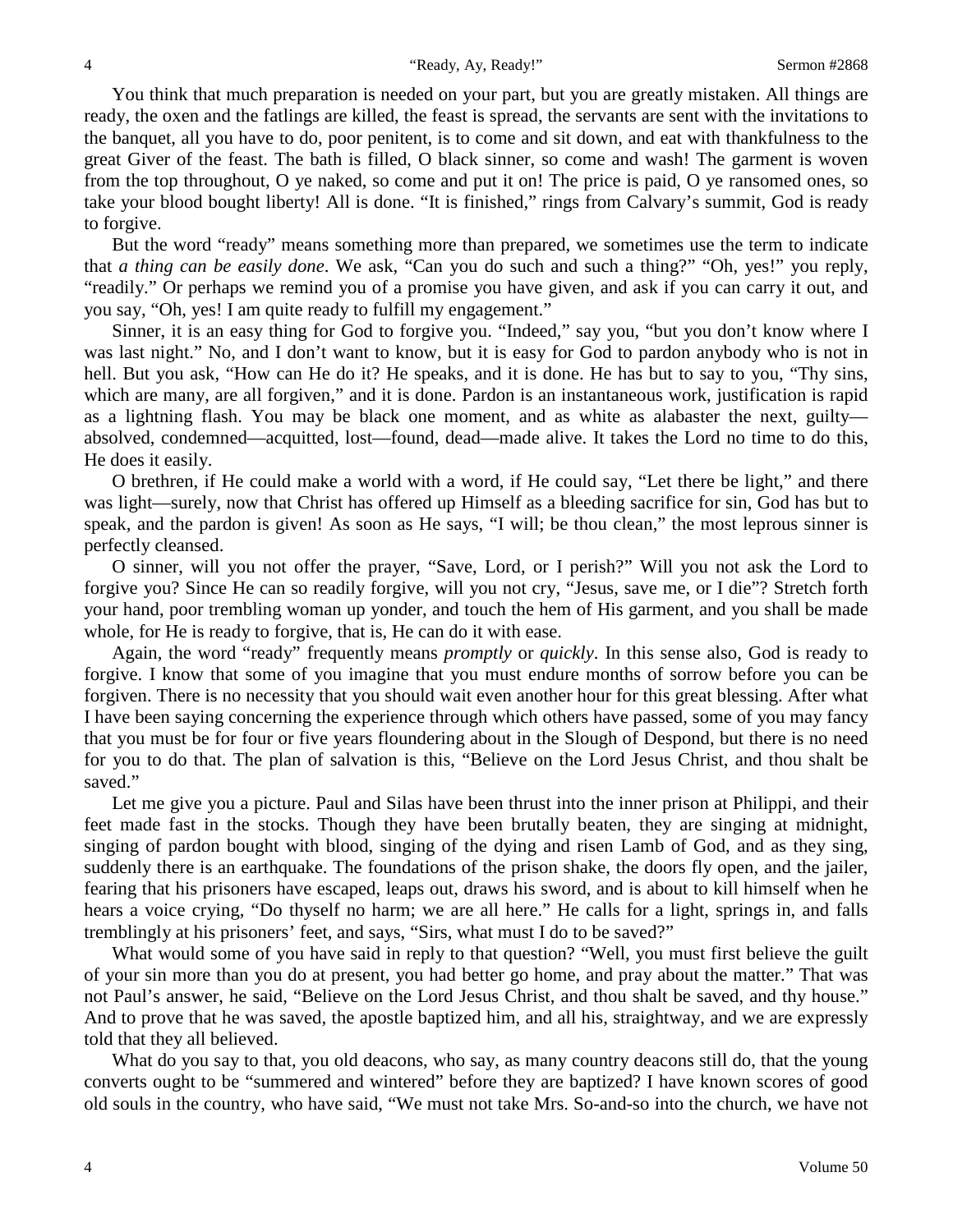had time to prove her enough." But the apostle knew that as they had believed, they were fit to be baptized because they were pardoned.

> *"The moment a sinner believes, And trusts in His crucified God, His pardon at once He receives, Redemption in full through His blood."*

If the Lord wills, you may be pardoned this very moment. JEHOVAH needs not months and years in which to write out the charter of your forgiveness, and put the great seal of heaven to it. He can speak the word, and swifter than the lightning flash the message shall come to you, "Thy sins, which are many, are all forgiven," and you shall say, "I'm forgiven—

> *"'A monument of grace, A sinner saved by blood; The streams of love I trace Up to the Fountain, God; And in His sacred bosom see Eternal thoughts of love to me.'"*

The word "ready" is also frequently used to signify *cheerfulness*. When a person says to you, "Will you give me your help?" you say, "Oh, certainly, with readiness!" That means with cheerfulness. The Lord loves a cheerful giver, and I am sure that He is Himself a cheerful Giver. You do not know, poor soul, how glad God is when He forgives a soul.

The angels sang when God made the world, but we do not read that He sang then, yet in the last chapter of the prophecy of Zephaniah, we read, "The LORD thy God in the midst of thee is mighty; he will save, he will rejoice over thee with joy; he will rest in his love, he will joy over thee with singing." Only think of it—the Triune God singing! What a thought—the Deity bursting out into song! And what is this about? It is over His pardoned people, His blood bought chosen ones.

O soul, you think, perhaps, that God will be hard to be entreated, and that He will give His mercy grudgingly! But the mercy of the Lord is as free as the air we breathe. When the sun shines, it shines freely, else it were not the sun, and when God forgives, He forgives freely, else He were not God. Never did water leap from the crystal fount with half such freeness and generous liberality as grace flows from the heart of God. He gives forth love, joy, peace, and pardon, and He gives them as a king gives to a king. You cannot empty His treasury, for it is inexhaustible. He is not enriched by withholding, nor is He impoverished by bestowing.

Soul, you do libel Him when you think that He is unwilling to forgive you. I once had, as you now have, that hard thought of my loving Lord, that He would not forgive me. I thought He might, perhaps, do so one day, yet I could hardly think so well of Him as to believe that He would. I came to His feet very timidly, and said, "Surely, He will spurn me hence." I supposed that He would say to me, "Get you gone, you dog of a sinner, for you have doubted my love." But it was not so.

Ah! you should see with what a smile He received the prodigal, with what fond tenderness He clasped him to His breast, with what glad eyes He led him to His house, and with what a radiant countenance He set him by His side, at the head of the table and said, "Let us eat, and be merry: for this my son was dead, and is alive again: he was lost, and is found."

I would that I could write upon every heart here, and engrave upon every memory, those sweet words, "Ready to forgive." Are there any of you who do not want to be forgiven? The day will come when you will want this blessing. Sailor, are you in this building? Within a little while, you may be out upon the lonely sea, the waves may have swallowed up your vessel, and you may be clinging to just an oar. When the waters surge around you, how gladly you will remember that God is ready to forgive, but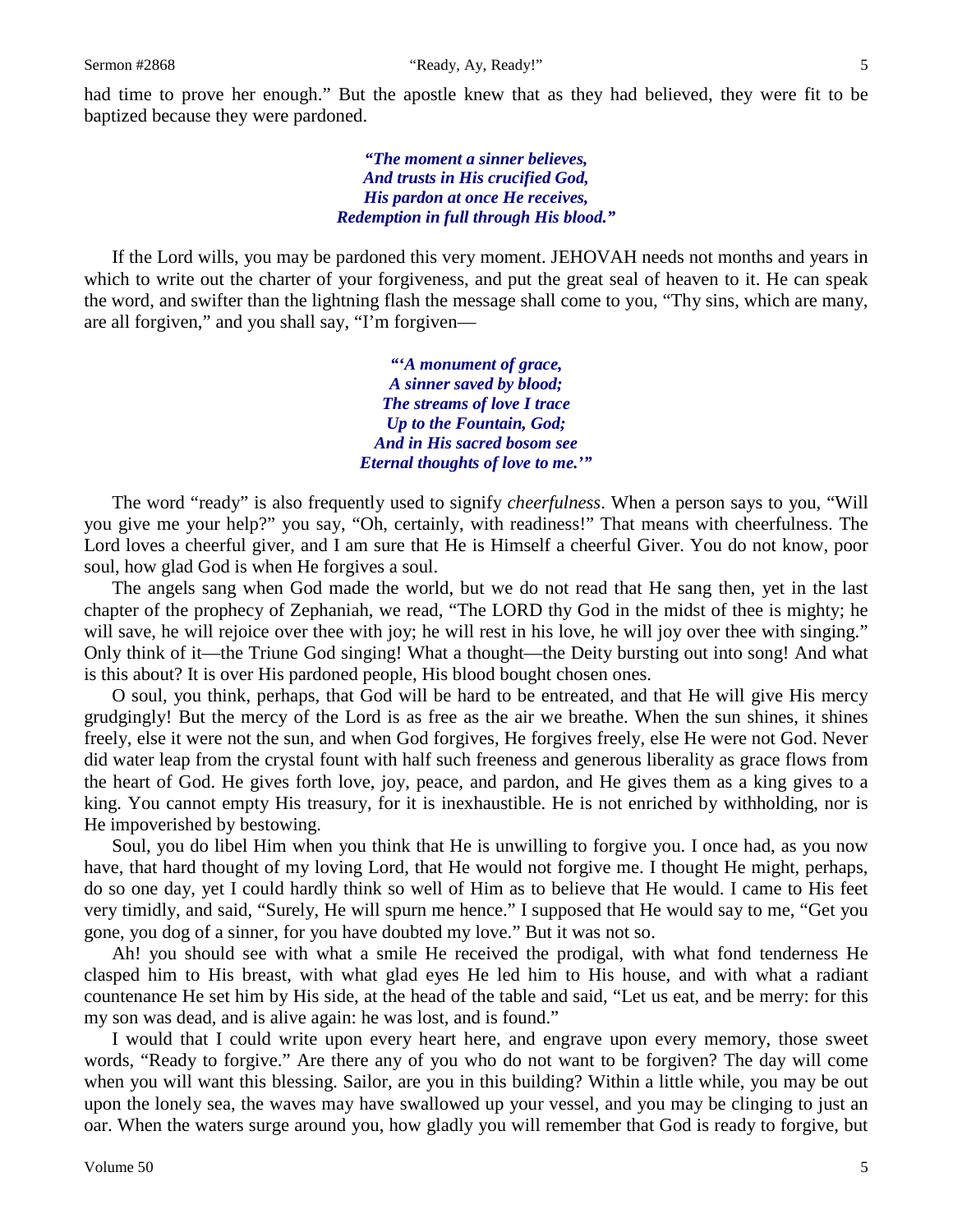how much better it would be to trust your soul to Him now! Some, whom I am now addressing, will probably die this week, I am not making a rash assertion, my statement is based upon the statistics of mortality. O soul, you say that it is nothing to you now, but when you are in the article of death—and that may be before another Sabbath's sun shall rise—how might this note ring like music in your dying ears, "Ready to forgive"!

Am I speaking to some abandoned woman who thinks that she will destroy herself? See you do it not, for God is ready to forgive. Am I addressing some man who is cast out of society, as a reprobate for whom nobody cares? Soul, give not up hope, for God is ready to forgive. Though your father has shut the door against you, and your mother and sister shun you because of your vices and sins, yet God is ready to forgive you if you will repent, and turn from your iniquity.

Turn thee, turn thee, 'tis a brother's voice that entreats you to turn. By the love with which He pardoned me, by the mercy which made Him pass by my innumerable transgressions, I beg you to turn, nay, more, linking my arm in yours, I say to you, "Come, and let us return unto the Lord, and let us say unto Him, 'Receive us graciously, and love us freely, so will we render unto thee the calves of our lips.'" Ready to perish are you, but ready to forgive is He, blessed be His holy name!

**III.** My third text is intended as a hammer to drive home the last nail. This sentence, in Job 17:1, is most solemnly true of each one of us, "THE GRAVES ARE READY FOR ME."

About three years ago I gazed into the eternal world. It then pleased God to stretch me upon a bed of the most agonizing pain, and my life hung in jeopardy, not merely every hour, but every moment. Eternal realities were vivid enough before my eyes, but it pleased God, for some purpose which is known to Him, to spare my life, and I went to spend a little season, that I might fully recover, with a beloved friend who seemed then far more likely to live than I was.

This day, it is his turn to lie upon the borders of the grave, and mine to stand by his bedside. The grave then seemed ready for me, it now seems ready for him. As I stood talking to him this afternoon, he said, with greater force than Addison, "See how a Christian can die."

When I asked him about his worldly goods and possessions, he said that he had been content to leave them all, some time ago. "And what about your wife and your little ones?" I asked, and he replied, "I have left them all with God." "And how about eternal things?" I inquired. "Oh!" said he, "you know that God's love is everlasting and His grace is unchanging, so why should we fear?" He had no doubt about his acceptance in the Beloved, or about the power of Christ to carry him through his dying moments.

When I said, "The battle's fought, the victory's won forever," I saw his eyes sparkle as though he heard the melodious voice of the great Captain of our salvation saying to him, "Well done; enter into thy rest." I never saw a bride at her marriage look happier than this man upon the eve of death. I never saw a saint more peaceful when retiring at eventide, than he was when about to undress himself that he might stand before his God. "Ah!" he exclaimed, "remember what you said to me, 'Sudden death, sudden glory!'" and his eyes sparkled again at the prospect of soon beholding his Lord.

#### *"One gentle sigh, the fetter breaks,"—*

and you are gone, O earth, and my soul is in heaven! One gasp and you have melted, O shadowy Time, and I have come to you, you welcome substance of Eternity! Blessed be God that the graves are ready for us. Christian men, does the idea of a long life charm you? Do you want to remain long in this prison? Would you cling to these rags of mortality, to this vile body, whose breath is corrupt, whose face is so often marred with weeping, and upon whose eyelids hangs the shadow of death? Would you long to creep up and down this dunghill world, like some poor worm that ever leaves a slimy track behind it? Or would you not rather—

> *"Stretch your wings, O soul, and fly Straight to yonder world of joy"?*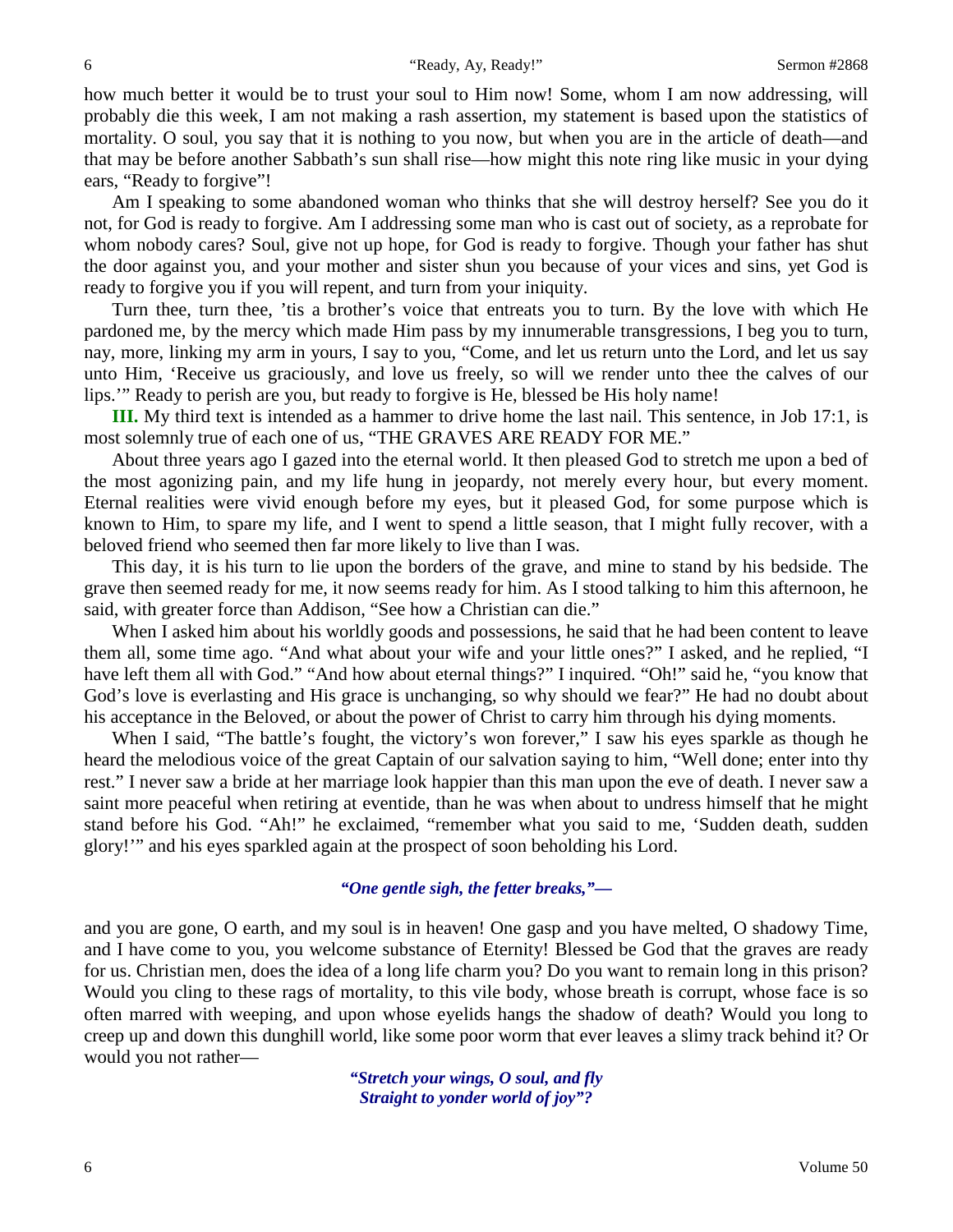Were we wise, we should—

*"Long for evening, to undress, That we might rest with God."*

"The graves are ready for me." Young men and young women, and all of you who are here, can you look upon the grave which is ready for you with as much complacency as my friend did this afternoon?

O Death, you do not need to furbish up your darts, or whet your scythe! You are always ready to slaughter the sons of men. O Eternity, your gates need not to be unlocked, and thrown back on their hinges with long and tedious toil, for they are ever on the jar! O world to come, you do not need long intervals to make yourself ready to receive the pilgrims who have finished their journey! You are an inn whose doors are always open, you are a harbor whose gates are never closed.

Our grave is ready for us. The tree is grown that shall make our coffin, perhaps the fabric that shall make our winding sheet is already woven, and they, who will carry us to our last home, are ready and waiting for us.

"The graves are ready for us," are we ready for the graves? Are we prepared to die—prepared to rise again—prepared to be judged—prepared to plead the blood and righteousness of Christ as our ground of acceptance before the eternal throne? What is your answer, my hearer? Do you reply, in the words I quoted at the beginning of my discourse, "Ready, ay, ready"? Did you say, Death, that I was wanted? Here I am, for you did call me. Did you say, O Heaven, that you need to receive another blood bought one? "Ready, ay, ready!"

O Christian men, always keep your houses in such good order that you will always be "Ready, ay, ready!" Always keep your heart in such a state, your soul so near to Christ, and your faith so fully fixed on Him, that if you should drop dead in the street, or some accident should take away your life, you would be able to cheerfully say, "Ready, ay, ready! Ready for you, O Death, ready to triumph over you, and to pluck away your sting! Ready for you, O Grave, for where is now your victory? Ready for you, O Heaven, for with your wedding garment on, we are ready, ay, ready!" The Lord make us ready, for Christ's sake! Amen.

### **EXPOSITION BY C. H. SPURGEON**

#### *MATTHEW 8:1-27*

**Verse 1-2.** *When he was come down from the mountain, great multitudes followed him. And, behold, there came a leper—*

You see that particular mention is made of this one special case, and in any congregation, while it may be recorded that so many people came together, the special case that will be noted by the recording angel will be that of anyone who comes to Christ with his own personal distresses, and who thereby obtains relief from them, "Behold, there came a leper"—

**2-3.** *And worshipped him, saying, Lord, if thou wilt, thou can make me clean. And Jesus put forth his hand, and touched him, saying, I will; be thou clean. And immediately his leprosy was cleansed*.

His faith was not as strong as it might have been. There was an "if" in it, but still, it was genuine faith, and our loving Lord fixed His eye upon the faith rather than upon the flaw that was in it, and if He sees in you, dear friend, even a trembling faith, He will rejoice in it, and bless you because of it. He will not withhold His blessing because you are not as strong in faith as you should be. Probably, you will have a greater blessing if you had greater faith, but even little faith gets great blessings from Christ. The leper said to Him, "If thou wilt, thou canst make me clean," so Christ answered to the faith that he did possess, "and touched him, saying, I will; be thou clean. And immediately his leprosy was cleansed."

**4-7.** *And Jesus said unto him, See thou tell no man; but go thy way, shew thyself to the priest, and offer the gift that Moses commanded, for a testimony unto them.*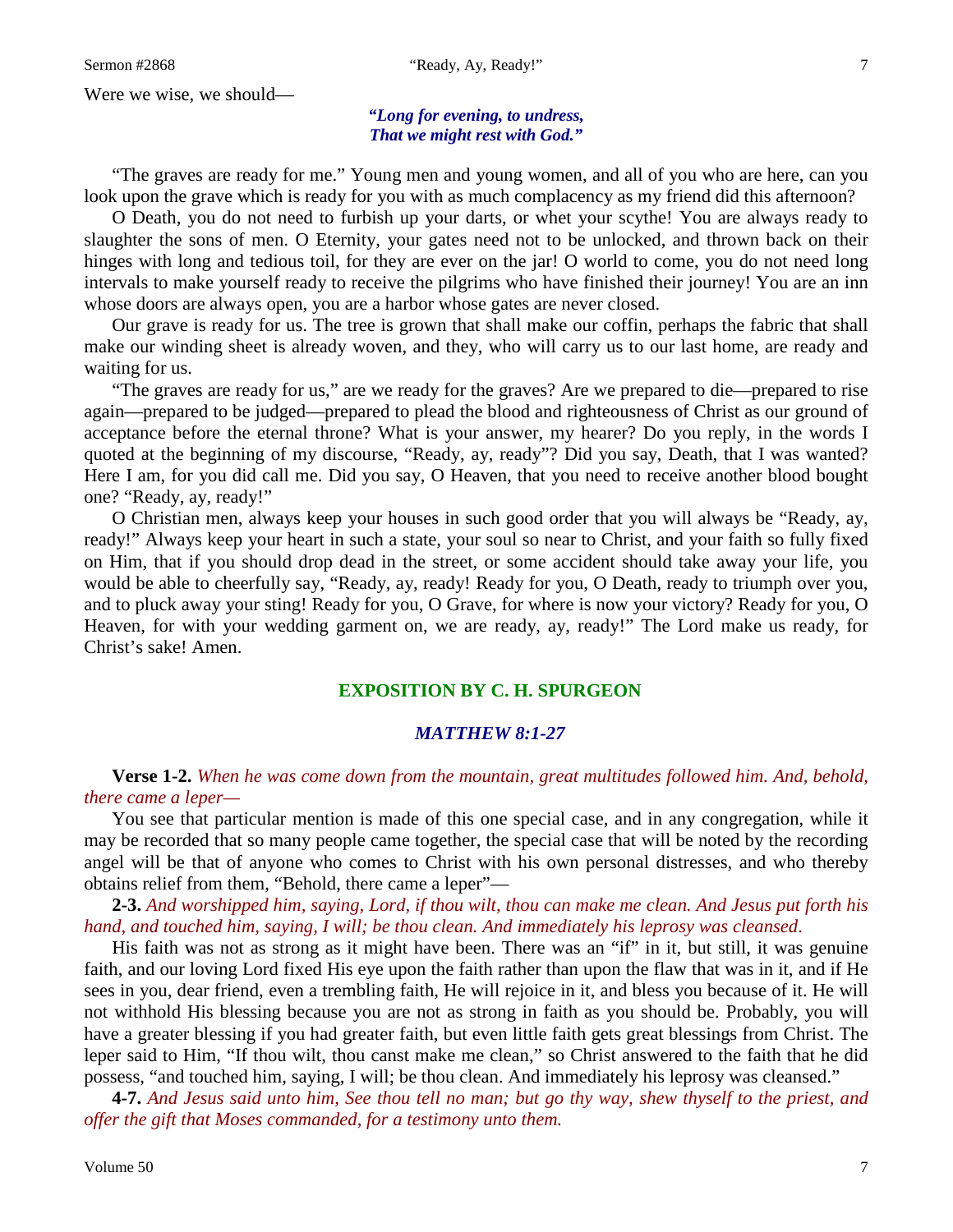*And when Jesus was entered into Capernaum, there came unto him a centurion, beseeching him, and saying, Lord, my servant lieth at home sick of the palsy, grievously tormented. And Jesus saith unto him, I will come and heal him*.

He had not asked Christ to "come and heal him." He wished his servant to be healed, but he considered that it was too great an honor for Christ to come to him. I am not sure, but I think that this man's judgment is correct—that for Christ to come to a man is better than for healing to come to him. Indeed, brethren and sisters, all the gifts of Christ fall far short of Himself. If He will but come, and abide with us, that means more than all else that He can bestow upon us.

**8-9.** *The centurion answered and said, Lord, I am not worthy that thou shouldest come under my roof: but speak the word only, and my servant shall be healed. For I am a man under authority, having soldiers under me: and I say to this man, Go, and he goeth; and to another, Come, and he cometh; and to my servant, Do this, and he doeth it.*

From his own power over his soldiers and servants, he argued that Christ must have at least equal power over all the forces of nature, and as a centurion did not need to go and do everything himself, but gave his orders to his servant, and he did it, so, surely, there could be no need for the great Commander, to whom he was speaking, to honor the sick man with His own personal presence. He had simply to utter the command, and it would be obeyed, and the centurion's servant would be healed.

Do you think this is an ingenious argument? It is so, certainly, but it is also a very plain and very forcible one. I have read or heard many ingenious arguments for unbelief, and I have often wished that half the ingenuity thus vainly spent could be exercised in discovering reasons for believing. So, I am pleased to notice that this commander of a hundred Roman soldiers did but argue from his own position, and so wrought in his mind still greater confidence in Christ's power to heal his sick servant. Is there not something about yourself, dear friend, from which, if you would look at it in the right light, you might gather arguments concerning the power of the Lord Jesus Christ?

**10.** *When Jesus heard it, he marvelled, and said to them that followed, Verily I say unto you, I have not found so great faith, no, not in Israel.*

"Not in Israel"—where the light and the knowledge were, there was not such faith as this centurion possessed. This Roman soldier, rough by training and experience, who was more familiar with stern fighting men than with those who could instruct him concerning Christ, had more faith than Jesus had so far found "in Israel."

**11-12.** *And I say unto you, That many shall come from the east and west, and shall sit down with Abraham, and Isaac, and Jacob, in the kingdom of heaven. But the children of the kingdom shall be cast out into outer darkness: there shall be weeping and gnashing of teeth.*

This is a strange thing, yet it is continually happening still, despite its strangeness, that the persons who are placed in such positions of privilege, that you naturally expect that they would become believers, remain unbelievers, while others, who are placed at a terrible disadvantage, nevertheless often come right out from sin, and right away from ignorance, and become believers in Christ. Oh, that none of us, who sit under the sound of the Gospel from Sabbath to Sabbath, might be sad illustrations of this truth, while others, unaccustomed to listen to the Word, may be happy instances of the way in which the Lord still takes strangers, and adopts them into His family.

**13.** *And Jesus said unto the centurion, Go your way; and as thou hast believed, so be it done unto thee. And his servant was healed in the selfsame hour*.

Jesus will treat all alike according to this rule, "As thou hast believed, so be it done unto thee." If you can believe great things of Him, you shall receive great things from Him. If you think Him good, and great, and mighty, you shall find Him to be so. If you can conceive greater things of Him than anyone else has ever done, you shall find Him equal to all your conceptions, and your greatest faith shall be surpassed. It is a law of His kingdom, from which Christ never swerves, "According to thy faith, be it unto thee."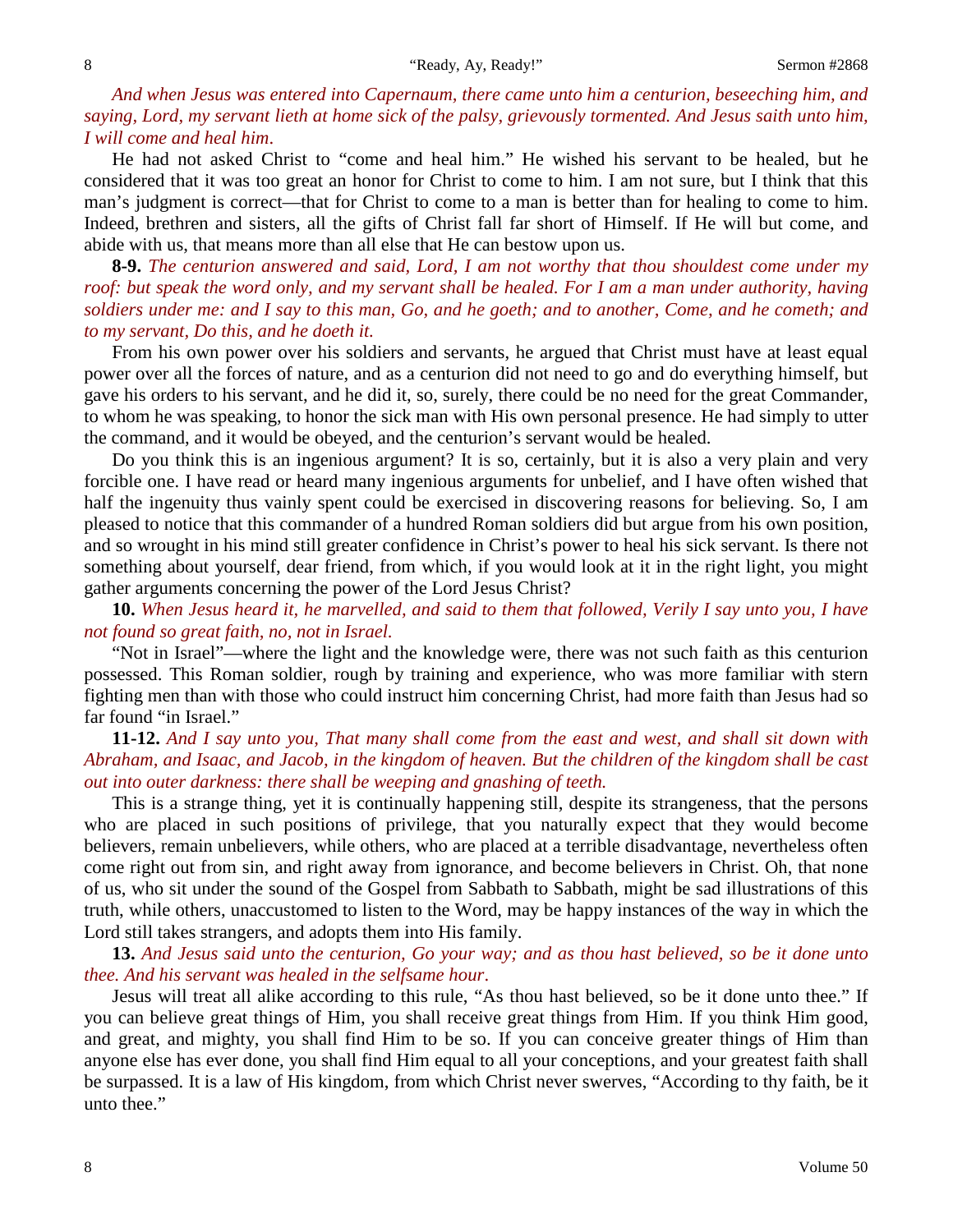#### Sermon #2868 "Ready, Ay, Ready!" 9

### **14-15.** *And when Jesus was come into Peter's house, he saw his wife's mother laid, and sick of a fever. And He touched her hand, and the fever left her: and she arose, and ministered unto them.*

That was, perhaps, the most remarkable thing of all, for when a fever is cured, it usually leaves great weakness behind it. Persons recovered of fever cannot immediately leave their bed, and begin at once to attend to household matters, but Peter's wife's mother did this. Learn, hence, that the Lord Jesus can not only take away from us the disease of sin, but all the effects of it as well. He can make the man, who has been worn out in the service of Satan, to become young again in the service of the Lord, and when it seems as if we never, even if converted, could be of any use to Him, He can take away the consequences of evil habits, and make us into bright and sanctified believers.

What is there that is impossible to Him? In the olden time, kings claimed to have the power of healing with a touch. That was a superstition, but this King can do it, all glory to His blessed name! May He lay His gracious hand upon many of you, for if it could heal before it was pierced, much more can it now heal every sin-stricken soul it touches.

**16-18.** *When the even was come, they brought unto him many that were possessed with devils: and he cast out the spirits with his word, and healed all that were sick: that it might be fulfilled which was spoken by Esaias the prophet, saying, Himself took our infirmities, and bare our sicknesses.* 

*Now when Jesus saw great multitudes about him, he gave commandment to depart unto the other side*.

For He neither loved nor courted popularity, but did His utmost to shun it. It followed Him like His shadow, but He always went before it, He never followed it, or sought after it, "When Jesus saw great multitudes about Him, He gave commandment to depart unto the other side."

**19.** *And a certain scribe came, and said unto him, Master, I will follow thee whithersoever thou goest.*

How bold he is with his boasting! But Jesus knows that the fastest professors are often just as fast deserters, so He tests him before He takes him into the band of His followers.

**20.** *And Jesus saith unto him, The foxes have holes, and the birds of the air have nests; but the Son of man hath not where to lay his head.*

Christ means—"Can you follow the Son of man when there is no reward except Himself—not even a place for your head to rest upon, or a home wherein you may find comfort? Can you cleave to Him when the lone mountain side shall be the place where He spends whole nights in prayer while the dews fall heavily upon Him? Can you follow Him then?" This is a test of love which makes many to be "found wanting."

**21-22.** *And another of his disciples said unto him, Lord, suffer me first to go and bury my father. But Jesus said unto him, Follow me; and let the dead bury their dead*.

It must be Christ first, and father afterwards. We pay no disrespect to our dearest relatives and friends when we put them after Christ, that is their proper place. To put them before Christ, to prefer the creature to the Creator, is to be traitors to the King of kings. Whoever may come next, Christ must be first.

**23-26.** *And when he was entered into a ship, his disciples followed him. And, behold, there arose a great tempest in the sea, insomuch that the ship was covered with the waves: but he was asleep. And his disciples came to him, and awoke him, saying, Lord, save us: we perish. And he saith unto them, Why are ye fearful, O ye of little faith? Then he arose, and rebuked the winds and the sea; and there was a great calm*.

Probably no calm is so profound as that which follows the tempest of the soul which Jesus stills by His peace-speaking word. The calm of nature, the calm of long-continued prosperity, the calm of an easy temper—these are all deceitful, and are apt to be broken by sudden and furious tempests. But after the soul has been rent to its foundations—after the awful ground swell, and the Atlantic billows of deep temptation—when Jesus gives peace, there is "a great calm."